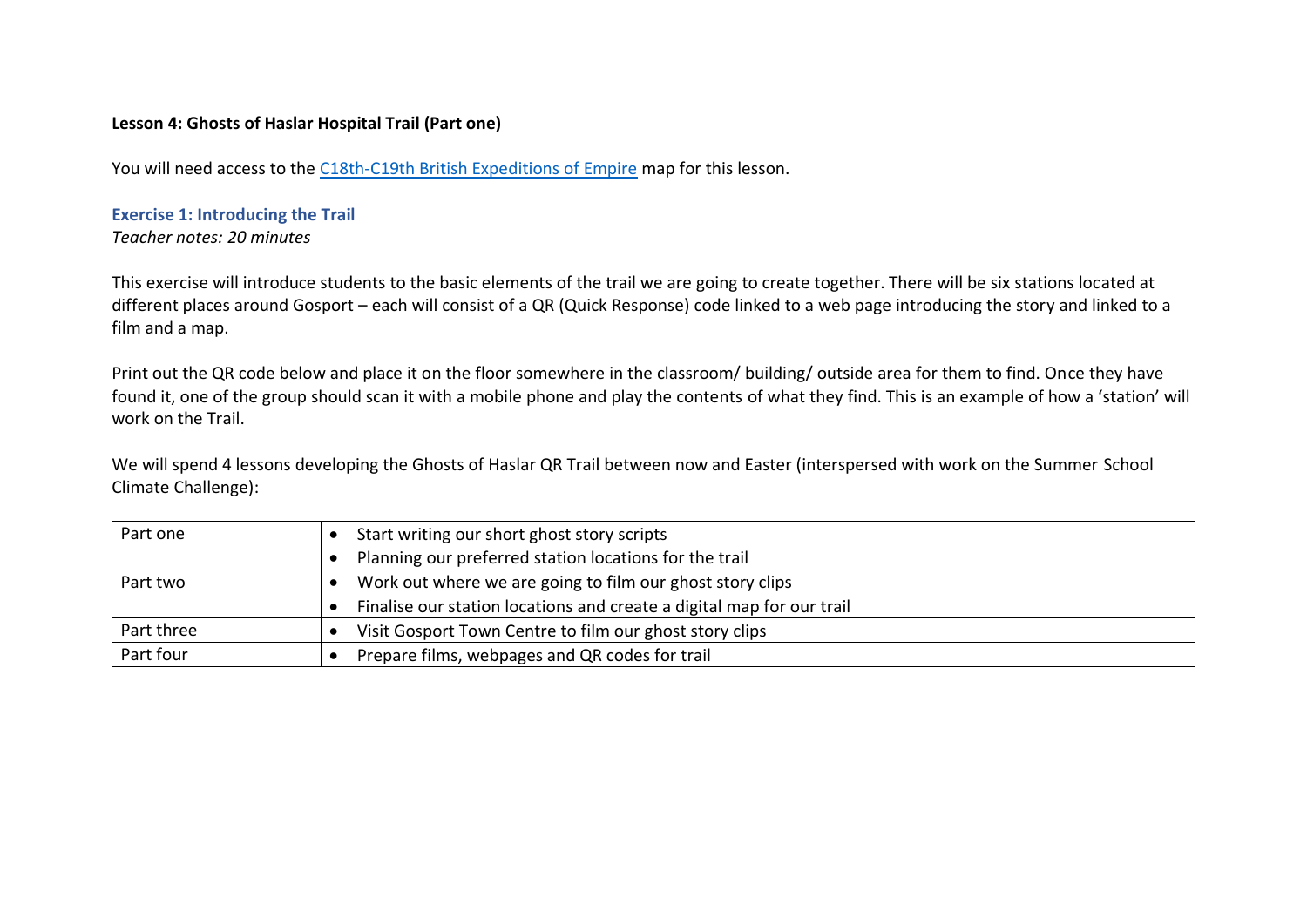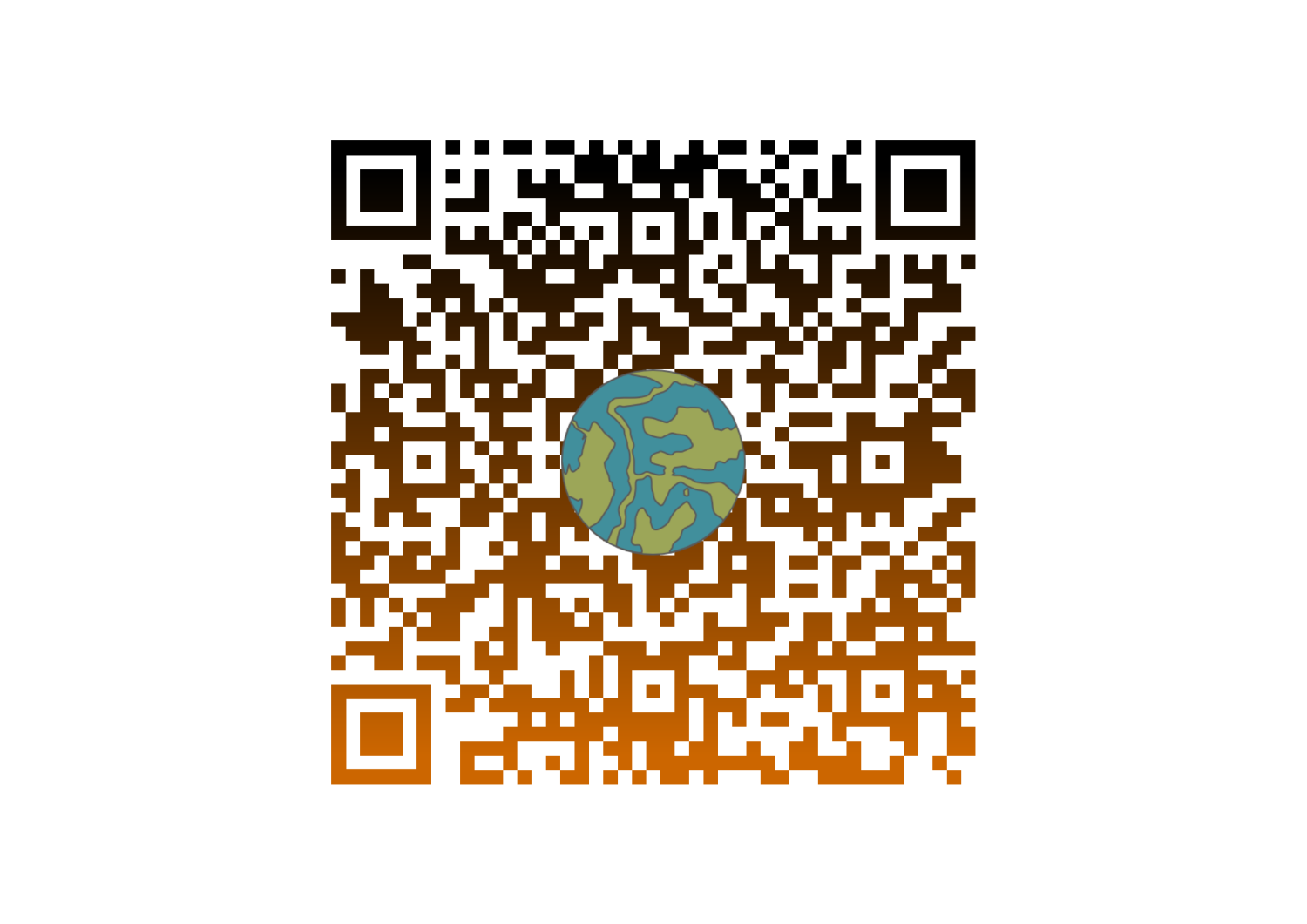## **Exercise 2a and 2b: Writing our stories and planning our trail** *Teacher notes: 55 minutes*

Quick reminder: Royal Haslar Hospital was opened in the 1750s to provide medical treatment for naval personnel across Portsmouth Harbour and to research improvements in naval medicine. Patients usually arrived by boat from across the dockyard and from ships anchored offshore at Spithead. As well as caring for people in Portsmouth, Haslar also played a significant role in supplying doctors (or surgeons and assistant surgeons as they were called) on board British Royal Navy vessels travelling the world.

Our map shows the routes of 6 expedition journeys made by British RN vessels in the late C18th and early C19th, 200-250 years ago. All these ships had doctors (or surgeons) on board to look after the health of the crew. They would treat sailors and officers alike for disease, illness, accidents at work, and wounds in battle. The Navy also gave them the role of recording scientific discoveries made in places they visited.

Doctors serving on all these ships, and other expeditions, had a connection with Royal Haslar Hospital. As scientists, many of them brought back samples of rocks, plants, insects and animals they discovered as well as artefacts made by local people they met across the world. A museum was created that eventually contained over 6,000 items. This museum was used to train future doctors so they knew what to expect.

In our last Explorers session you looked at some of the people associated with Haslar and 6 expedition journeys around the world, our 'ghosts of Haslar and empire'. You selected some of these stories to develop in our Ghosts of Haslar QR trail in Gosport:

- *Ghost* Doctor Alexander Collie from HMS Blossom
- *Ghost* Doctor Stephen Stanley from HMS Terror and HMS Erebus expeditions to the Arctic
- *Ghost* Captain Robert Fitzroy from HMS Beagle

All these doctors had links with Royal Haslar Hospital and brought objects from people they met and places they visited across the world back to Haslar for display. We are going to add 3 other 'ghosts' to your list who were the makers of some of these objects brought back or display:

- The Torres Strait Arrow Maker who made the arrow sent back to Haslar by surgeon, Dr Frederick Whipple
- The Inupiat Knife Maker who made the knife brought back to Haslar by Alexander Collie
- The Tahitian Stone Carver who made the pounder brought back to Haslar by Dr Thomas Kay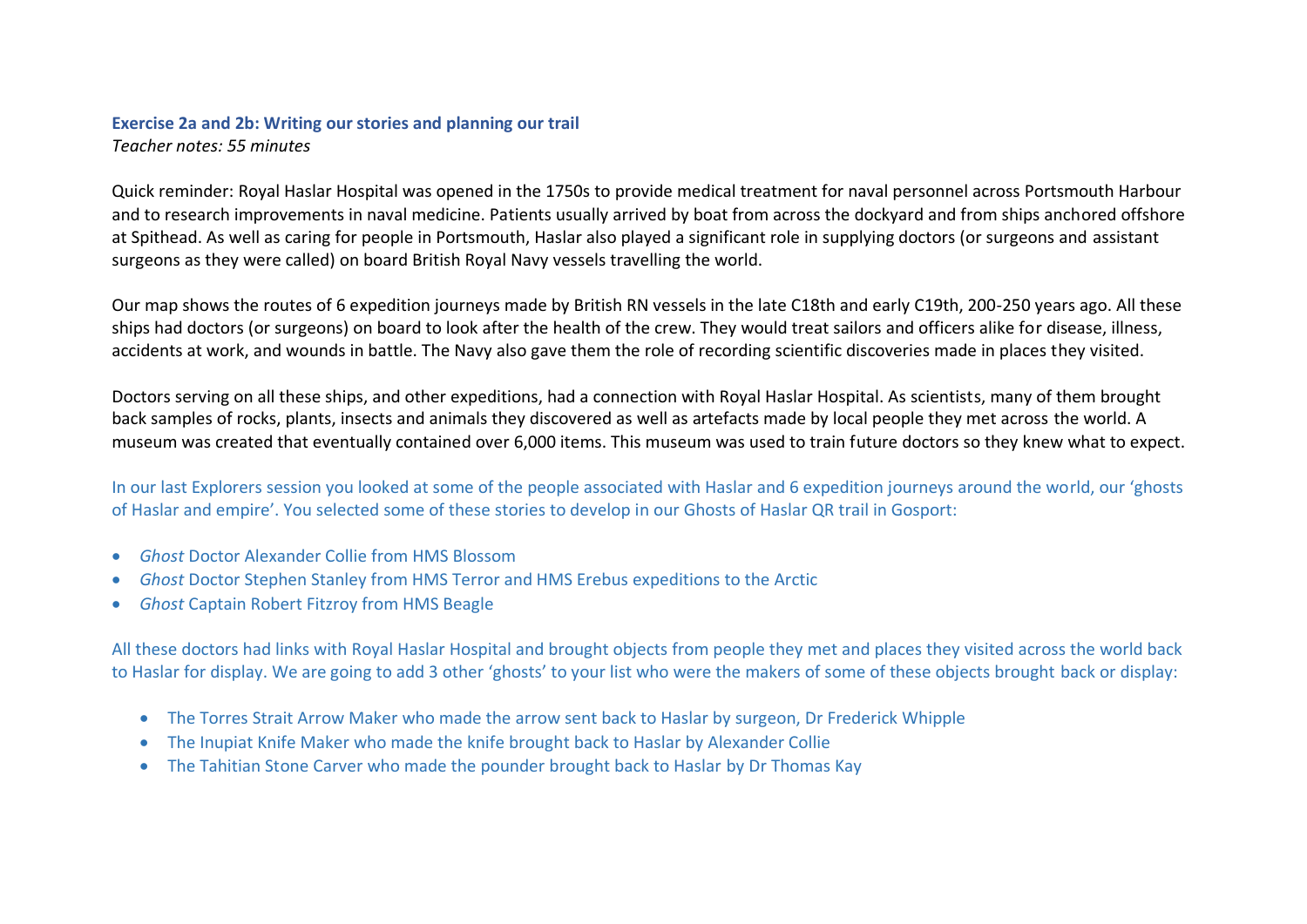Hand over to the project manager to provide instructions to the project team:

- Remind who is doing what role
- Set the following activities for the rest of the session

|  | Writer - sub team lead                                      | Start writing our short ghost story scripts                                                                                                                                                      |
|--|-------------------------------------------------------------|--------------------------------------------------------------------------------------------------------------------------------------------------------------------------------------------------|
|  | Presenter -<br>Illustrator -                                | 1. Write down at least 12 ghost and sea journey<br>type descriptor words you want to use in your<br>stories $-$ use a flip chart (10 mins)                                                       |
|  |                                                             | 2. Choose 3 of the story sheets so each of you<br>starts with one story sheet                                                                                                                    |
|  |                                                             | Answer the first question then pass to the<br>3.<br>person next to you who answers the second<br>question, and keep passing around until you<br>have completed the 6 questions for all 3 stories |
|  |                                                             | If you have time:<br>4.                                                                                                                                                                          |
|  |                                                             | Do the same for the remaining 3 story sheets<br>a)                                                                                                                                               |
|  |                                                             | Take a look at the completed story sheets you<br>b)                                                                                                                                              |
|  |                                                             | have produced                                                                                                                                                                                    |
|  |                                                             | Take a photo of each story sheet to share with<br>C)<br>The Earth Museum                                                                                                                         |
|  | Film-maker -                                                | Planning our preferred station locations for the trail                                                                                                                                           |
|  | Map-maker -                                                 | From your knowledge, draw a map of Gosport's<br>1.                                                                                                                                               |
|  | Project manager - (who also needs to keep an eye on         | town centre and the waterfront                                                                                                                                                                   |
|  | what other teams are doing and what they have found<br>out) | Mark on the map where you think most people<br>walk past and why                                                                                                                                 |
|  |                                                             | Discuss who you want to use your trail and how<br>3.                                                                                                                                             |
|  |                                                             | long you would like your trail to be (5 minutes<br>walk, 15 minutes walk, 30 minutes walk)                                                                                                       |
|  |                                                             | Mark on the map where your preferred station<br>4.                                                                                                                                               |
|  |                                                             | locations might be                                                                                                                                                                               |